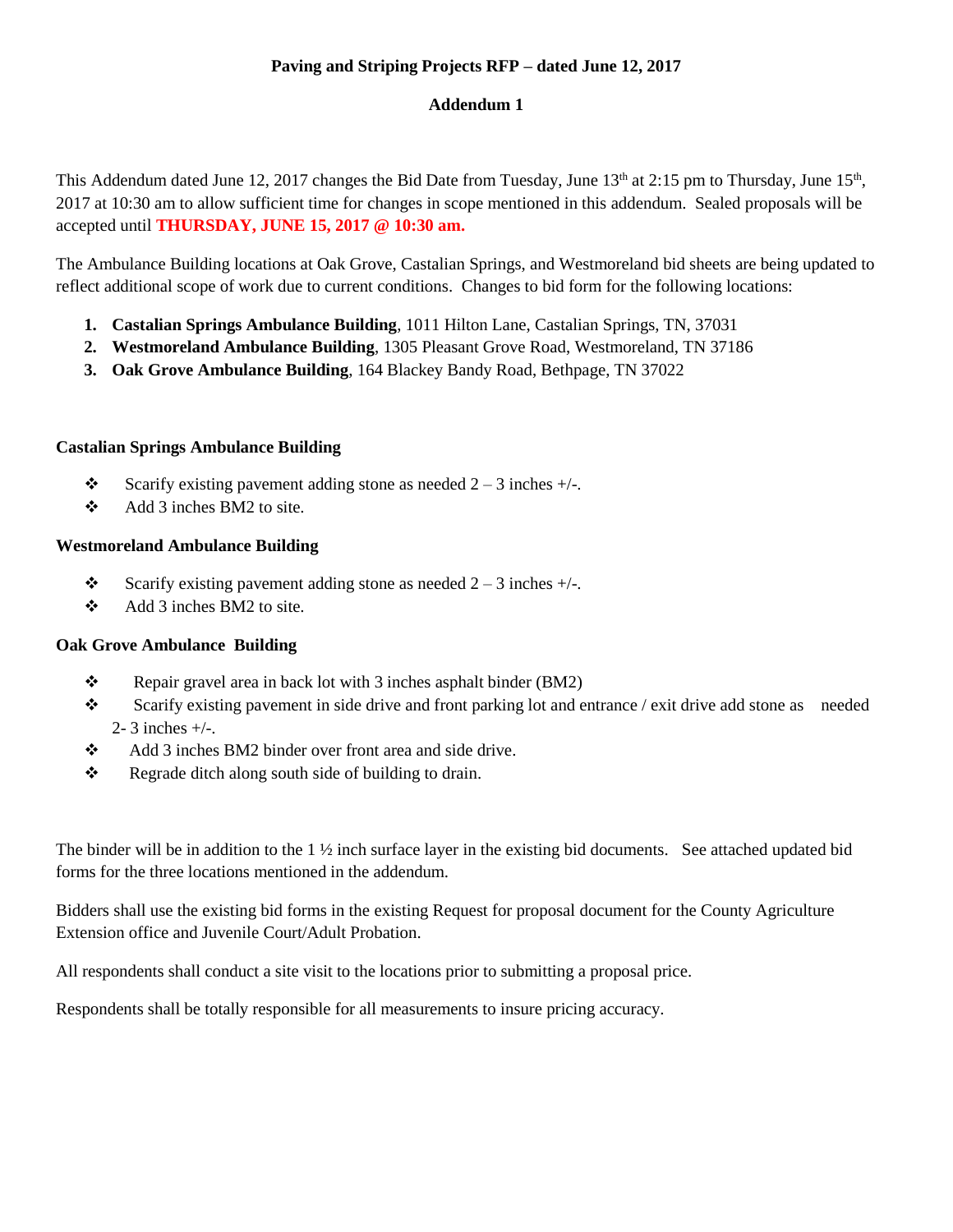

#### **PAVING AND STRIPING Castalian Springs Ambulance Building BID FORM – Addendum 1 form**

Date Submitted\_\_\_\_\_\_\_\_\_\_\_\_\_\_\_\_\_\_\_\_\_\_\_\_\_

TO: Sumner County, TN

| (Representative's Name) | (Representative's Signature)                         |     |
|-------------------------|------------------------------------------------------|-----|
| Of                      |                                                      |     |
| Name of Company         | <b>Address City</b>                                  | Zip |
|                         | Hereby submit our bid for the paving and striping of |     |

(Phone)

the Castalian Springs Ambulance Building parking lot, area and drives along Hilton Lane in accordance with the specifications and instructions set forth in these bid documents.

|    | <b>ITEM</b>                                                                                                                   | <b>QUANTITY</b> | <b>AMOUNT</b> |
|----|-------------------------------------------------------------------------------------------------------------------------------|-----------------|---------------|
| 1) | Preparation<br>Sweeping,<br>Cleaning,<br>Barricades, Scarify existing pavement,<br>Adding stone as needed<br>And installation | LS              |               |
| 2) | Add 3 inches BM2 binder over<br>front area and side drive                                                                     | LS              |               |
| 3) | Bituminous Tack Coat per spec.                                                                                                | LS              |               |
| 4) | Asphaltic Concrete Surface<br>one and half $(1.5)$<br>inches of Grade E (Section 411)<br>per specifications                   |                 |               |
|    |                                                                                                                               | LS              |               |
| 5) | Striping (2 coats)                                                                                                            | LS              |               |
|    |                                                                                                                               |                 |               |
|    |                                                                                                                               |                 |               |
|    |                                                                                                                               |                 |               |
|    | <b>Submitted By:</b>                                                                                                          |                 |               |
|    | Authorized Signature                                                                                                          |                 |               |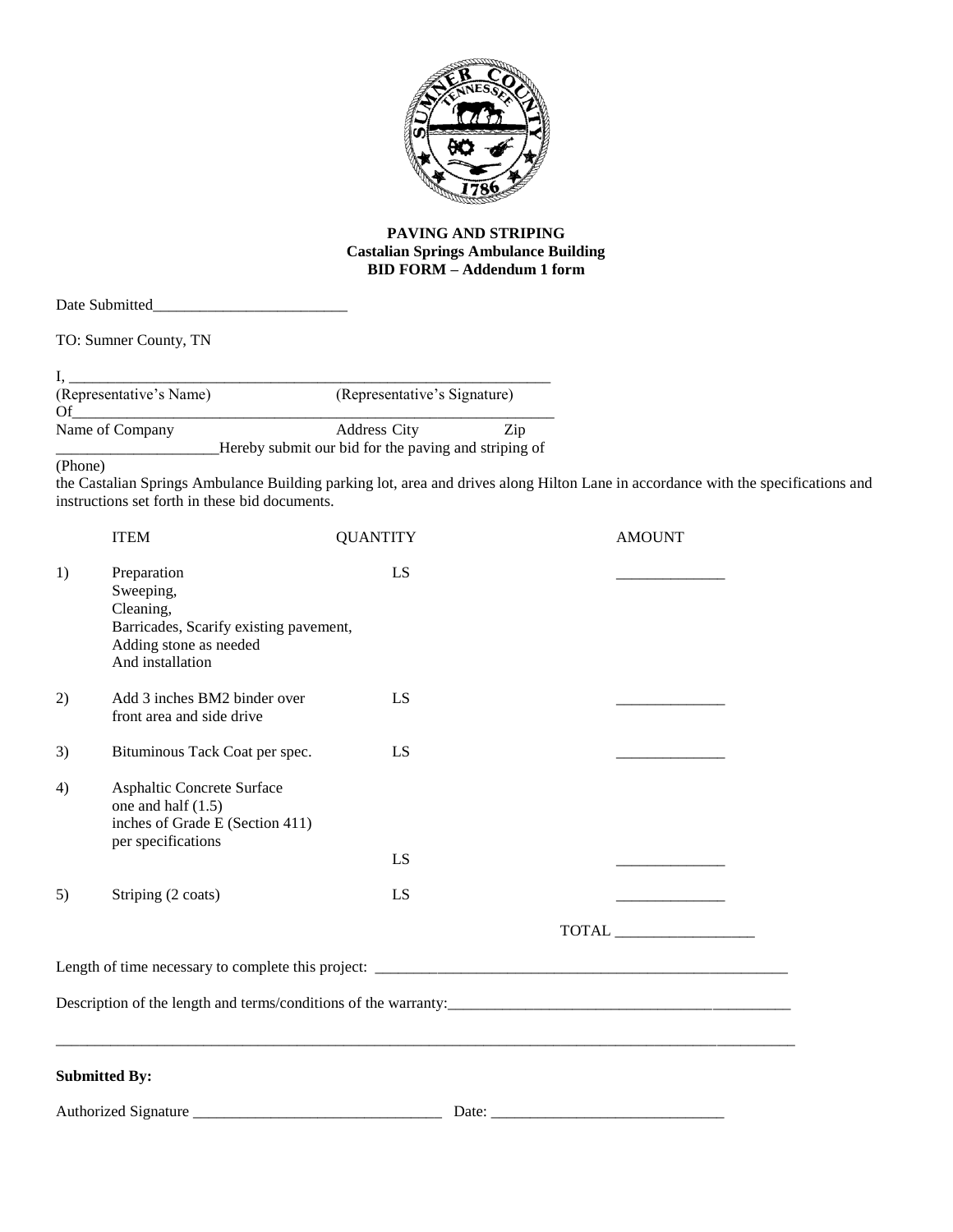

#### **PAVING AND STRIPING Westmoreland Ambulance Building BID FORM – Addendum 1 form**

TO: Sumner County, TN

| (Representative's Name) | (Representative's Signature)                         |     |
|-------------------------|------------------------------------------------------|-----|
| Of                      |                                                      |     |
| Name of Company         | <b>Address City</b>                                  | Zip |
|                         | Hereby submit our bid for the paving and striping of |     |

(Phone)

the Westmoreland Ambulance building parking lot, areas, and drives along Pleasant Grove Road in accordance with the specifications and instructions set forth in these bid documents.

|    | <b>ITEM</b>                                                                                                                   | <b>QUANTITY</b> | <b>AMOUNT</b> |  |
|----|-------------------------------------------------------------------------------------------------------------------------------|-----------------|---------------|--|
| 1) | Preparation<br>Sweeping,<br>Cleaning,<br>Barricades, Scarify existing pavement,<br>Adding stone as needed<br>And installation | LS              |               |  |
| 2) | Add 3 inches BM2 binder over<br>front area and side drive                                                                     | LS              |               |  |
| 3) | Bituminous Tack Coat per spec.                                                                                                | LS              |               |  |
| 4) | Asphaltic Concrete Surface<br>one and half $(1.5)$<br>inches of Grade E (Section 411)<br>per specifications                   |                 |               |  |
|    |                                                                                                                               | LS              |               |  |
| 5) | Striping (2 coats)                                                                                                            | LS              |               |  |
|    |                                                                                                                               |                 |               |  |
|    |                                                                                                                               |                 |               |  |
|    |                                                                                                                               |                 |               |  |
|    | <b>Submitted By:</b>                                                                                                          |                 |               |  |
|    |                                                                                                                               | Date:           |               |  |